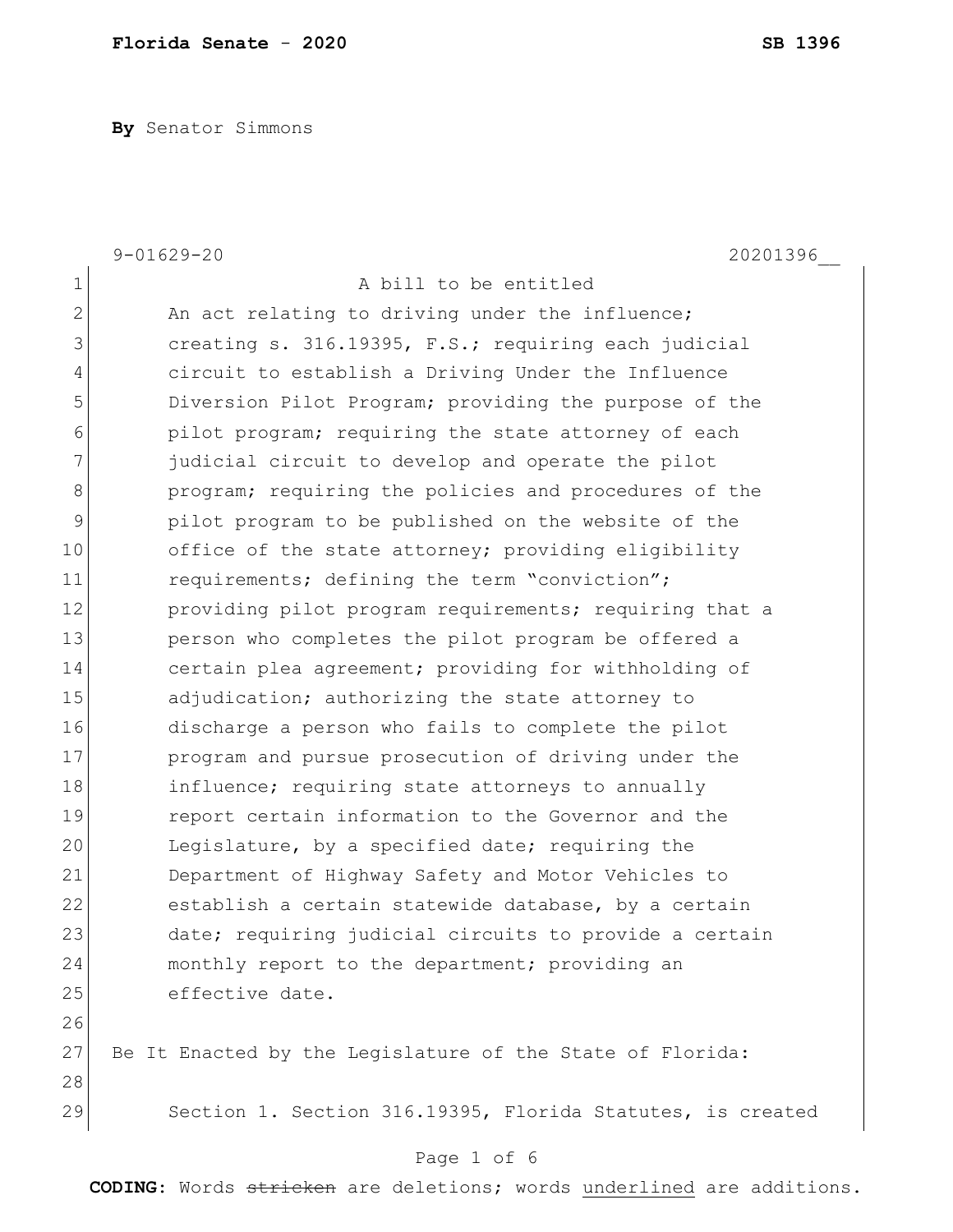|    | $9 - 01629 - 20$<br>20201396                                     |
|----|------------------------------------------------------------------|
| 30 | to read:                                                         |
| 31 | 316.19395 Driving Under the Influence Diversion Pilot            |
| 32 | $Program. -$                                                     |
| 33 | (1) DEVELOPMENT; IMPLEMENTATION; OPERATION. - A Driving Under    |
| 34 | the Influence Diversion Pilot Program shall be established in    |
| 35 | each judicial circuit for the purpose of offering a person       |
| 36 | charged with a first offense of driving under the influence as   |
| 37 | provided in s. 316.193 the opportunity to avoid a permanent      |
| 38 | criminal history record associated with the offense while        |
| 39 | ensuring the person receives substance abuse treatment if        |
| 40 | necessary. The state attorney of the judicial circuit shall      |
| 41 | develop the policies and procedures of the pilot program,        |
| 42 | including program implementation and operation and the selection |
| 43 | of approved program providers. In developing such policies and   |
| 44 | procedures, the state attorney shall consult local law           |
| 45 | enforcement agency representatives, the public defender, and     |
| 46 | local program providers. The state attorney of each judicial     |
| 47 | circuit shall operate that circuit's pilot program. Each         |
| 48 | judicial circuit shall publish the terms and conditions of the   |
| 49 | pilot program on the website of the office of the state          |
| 50 | attorney.                                                        |
| 51 | (2) ELIGIBILITY REQUIREMENTS.-                                   |
| 52 | (a) A person charged with driving under the influence is         |
| 53 | eligible for participation in the pilot program if he or she:    |
| 54 | 1. Has not been charged with a prior alcohol-related or          |
| 55 | drug-related criminal traffic offense, regardless of             |
| 56 | disposition.                                                     |
| 57 | 2. Does not have a prior or pending felony conviction.           |
| 58 | 3. Has no more than two prior misdemeanor convictions.           |
|    |                                                                  |

# Page 2 of 6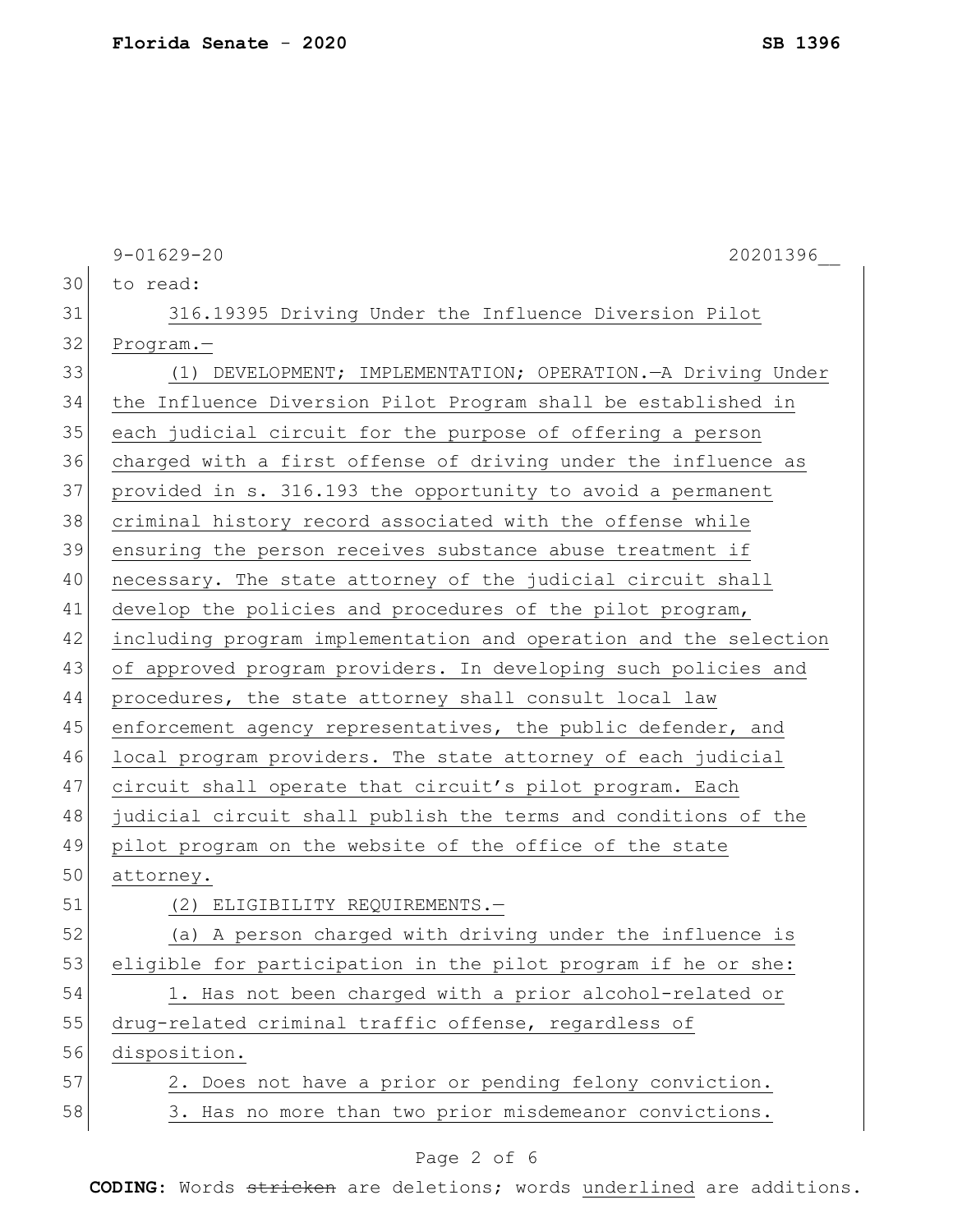|    | $9 - 01629 - 20$<br>20201396                                     |
|----|------------------------------------------------------------------|
| 59 | 4. Was not involved in a motor vehicle crash or accident         |
| 60 | relating to the charge of driving under the influence.           |
| 61 | 5. Was not, at the time of the offense, accompanied in the       |
| 62 | vehicle by a person under 18 years of age.                       |
| 63 | 6. Did not, at the time of the offense, have a blood-            |
| 64 | alcohol level or breath-alcohol level of 0.20 or higher.         |
| 65 | 7. Has not previously participated in the pilot program.         |
| 66 | (b) For purposes of this subsection, the term "conviction"       |
| 67 | means a determination of guilt which is the result of a plea or  |
| 68 | trial, regardless of whether adjudication is withheld or a plea  |
| 69 | of nolo contendere is entered.                                   |
| 70 | (3) PILOT PROGRAM REQUIREMENTS.-                                 |
| 71 | (a) A person who participates in the pilot program must do       |
| 72 | so for 12 months, during which period he or she may not possess  |
| 73 | or consume alcohol, illegal drugs, or prescription drugs not     |
| 74 | prescribed for him or her and must complete the following as     |
| 75 | administered by an approved program provider:                    |
| 76 | 1. Fifty hours of community service if, at the time of the       |
| 77 | offense, the person had a blood-alcohol level or breath-alcohol  |
| 78 | level of 0.15 or lower.                                          |
| 79 | 2. Seventy-five hours of community service if, at the time       |
| 80 | of the offense, the person had a blood-alcohol level or breath-  |
| 81 | alcohol level higher than 0.15 but lower than 0.20 or did not    |
| 82 | provide a blood or breath sample.                                |
| 83 | 3. A substance abuse course conducted by a DUI program           |
| 84 | licensed by the department under s. 322.292, which shall include |
| 85 | a psychosocial evaluation of the person, and any substance abuse |
| 86 | treatment required by such program.                              |
| 87 | 4. A victim's impact panel session, if such a panel exists       |
|    |                                                                  |

# Page 3 of 6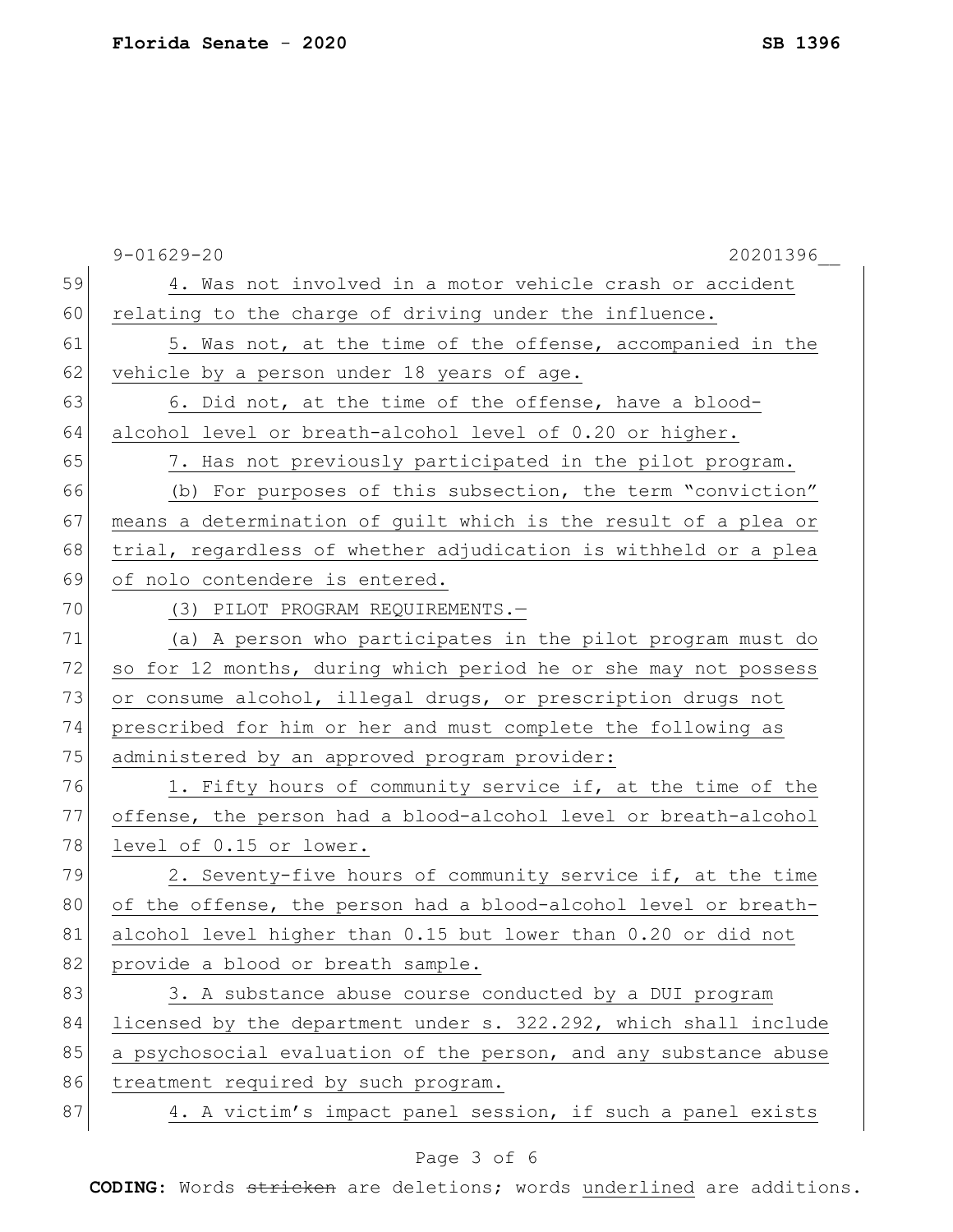|     | $9 - 01629 - 20$<br>20201396                                    |
|-----|-----------------------------------------------------------------|
| 88  | within the judicial circuit, or a victim's impact class.        |
| 89  | (b) A person who participates in the pilot program must pay     |
| 90  | all fines and standard costs imposed by the judicial circuit.   |
| 91  | (c) Upon commencement of the person's participation in the      |
| 92  | pilot program, all motor vehicles that are individually or      |
| 93  | jointly leased or owned and routinely operated by the person    |
| 94  | shall be impounded or immobilized for a period of 10 days.      |
| 95  | (d) 1. After the impoundment or immobilization period           |
| 96  | required by paragraph (c), the person shall have installed on   |
| 97  | all such vehicles, and must successfully use, an ignition       |
| 98  | interlock device approved by the department in accordance with  |
| 99  | s. 316.1938 for a period of:                                    |
| 100 | a. Ninety days if, at the time of the offense, the person       |
| 101 | had a blood-alcohol level or breath-alcohol level of 0.15 or    |
| 102 | lower.                                                          |
| 103 | b. One hundred eighty days if, at the time of the offense,      |
| 104 | the person had a blood-alcohol level or breath-alcohol level    |
| 105 | higher than 0.15 but lower than 0.20 or did not provide a blood |
| 106 | or breath sample.                                               |
| 107 | 2. If the person claims inability to pay for an ignition        |
| 108 | interlock device and:                                           |
| 109 | a. The person's family income is at or below 100 percent of     |
| 110 | the federal poverty level as documented by written order of the |
| 111 | court, the regular monthly leasing fee charged to all customers |
| 112 | by the ignition interlock device provider shall be discounted   |
| 113 | for that person by 50 percent.                                  |
| 114 | b. The person's family income is greater than 100 percent       |
| 115 | but at or below 149 percent of the federal poverty level as     |
| 116 | documented by written order of the court, the regular monthly   |

# Page 4 of 6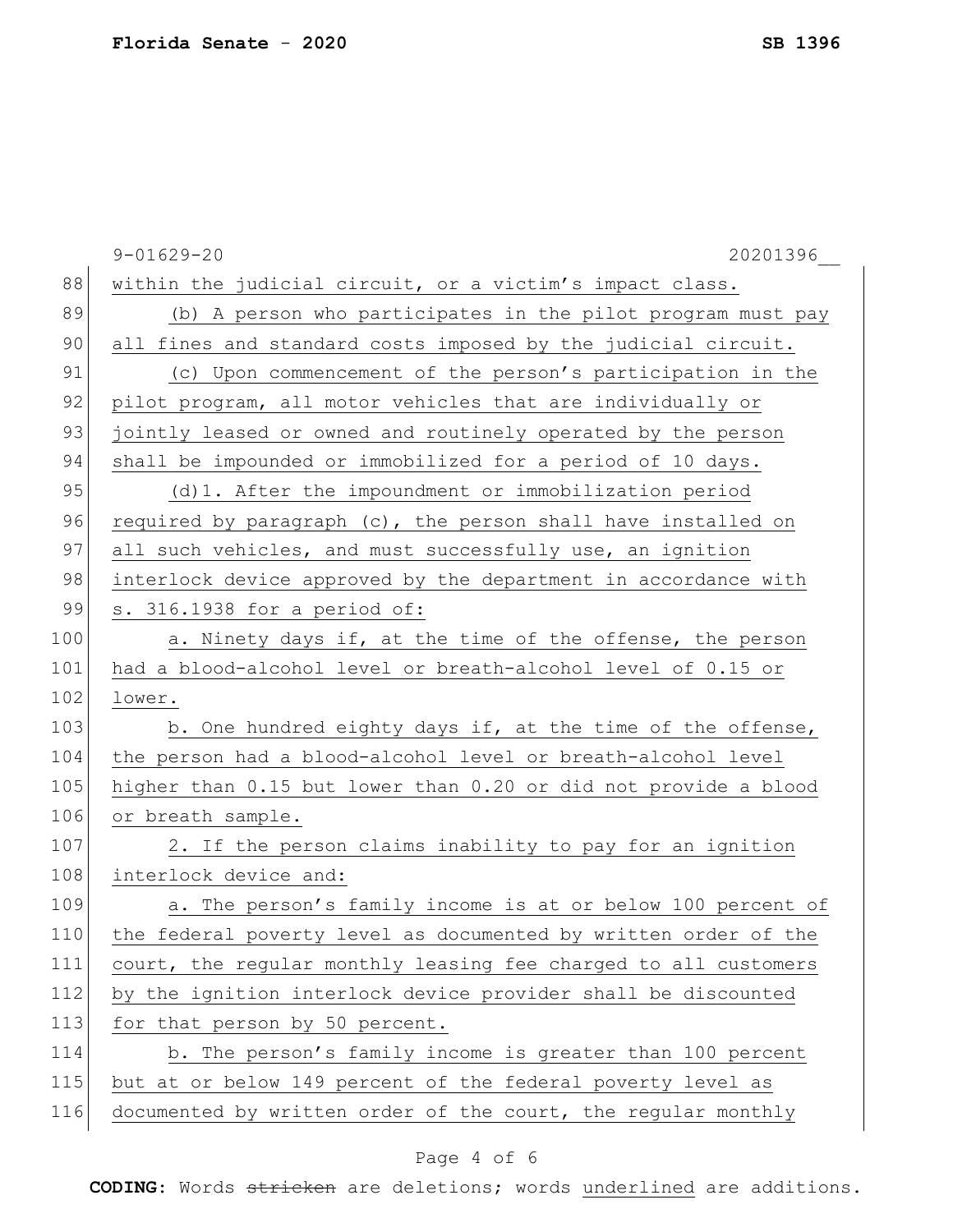|     | $9 - 01629 - 20$<br>20201396                                     |
|-----|------------------------------------------------------------------|
| 117 | leasing fee charged to all customers by the ignition interlock   |
| 118 | device provider shall be discounted for that person by 25        |
| 119 | percent.                                                         |
| 120 | 3. A person who qualifies for a discounted monthly leasing       |
| 121 | fee pursuant to subparagraph 2. is not required to pay the cost  |
| 122 | of installation or deinstallation of the ignition interlock      |
| 123 | device.                                                          |
| 124 | (4) COMPLETION OF PILOT PROGRAM. - If a person complies with     |
| 125 | this section and successfully completes the pilot program, he or |
| 126 | she shall be offered an agreement providing for a plea of guilty |
| 127 | to the offense of reckless driving as provided in s. 316.192. A  |
| 128 | person who accepts such plea agreement is not subject to the     |
| 129 | provisions of this chapter relating to the offense of driving    |
| 130 | under the influence, and the trial judge shall withhold          |
| 131 | adjudication for reckless driving notwithstanding s. 316.656.    |
| 132 | (5) FAILURE TO COMPLETE PILOT PROGRAM. - If a person does not    |
| 133 | comply with this section and fails to successfully complete the  |
| 134 | pilot program, the state attorney operating the pilot program    |
| 135 | may discharge the person from the program and pursue prosecution |
| 136 | of the offense of driving under the influence.                   |
| 137 | (6) ANNUAL REPORT. - By October 1 of each year beginning in      |
| 138 | 2021, the state attorney of each judicial circuit shall report   |
| 139 | the results of the pilot program to the Governor, the President  |
| 140 | of the Senate, and the Speaker of the House of Representatives.  |
| 141 | The report shall include:                                        |
| 142 | (a) The number of cases diverted from prosecution of             |
| 143 | driving under the influence.                                     |
| 144 | (b) The number of persons who successfully completed the         |
| 145 | pilot program.                                                   |

# Page 5 of 6